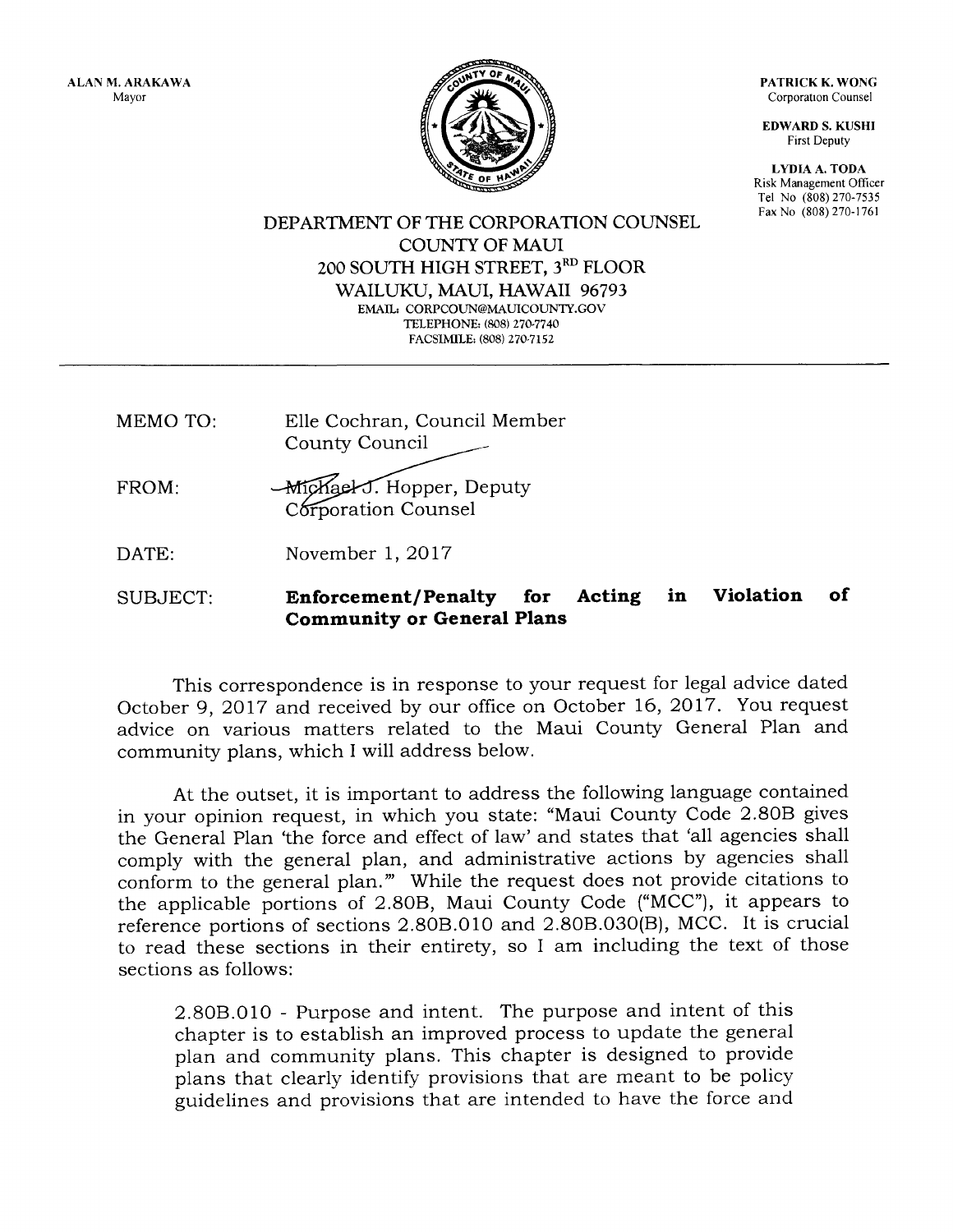effect of law; to implement and enforce plans through prioritization and accountability; to empower advisory prioritization and accountability; to empower advisory committees; to place more emphasis on isiand-wide and interregional issues; to encourage more frequent updates of plans and to establish deadlines for completion; and to increase public and community participation in the planning process.

\*\*\*

2.8O8.O30(B) - A11 agencies shall comply with the general plan, and administrative actions by agencies shal1 conform to the general plan, except for ministerial permits or approvais including, but not limited to, building permits, grading permits, plumbing permits, and electrical permits. All community plans, zoning ordinances, and subdivision ordinances shall conform to the general plan. Preparation of County budgets and capital improvement programs sha1l implement the general plan to the extent practicable. The countywide policy plan, Maui island plan, and community plans authorized in this chapter are and sha1l be the general plan of the County, as provided by section 8-8.5 of the revised charter of the County of Maui (1983), as amended.

For additional background, I am attaching two opinions from the Department of the Corporation Counsel dated June 29,1999 and August 19, 1999 that outline the situations in which the general and community plans regulate land use. These opinions were codified in Maui County Code section 2.S0B.O3O(B) above, which states that ministerial permits may be granted without review for compliance with the general plan.<sup>1</sup>

With respect to the three questions you have raised, I am unable to provide a clear answer at this time as I do not have the specific facts surrounding each question. The general and community plans contain a variety of goals, objectives, policies, actions and land use designations, which may or may not apply with the force and effect of law in a given situation. More information is needed to answer your questions. I will provide a general response to each question to the extent possible.

1. Clarify if this applies to state agencies' operations within Maui County, as well as county agencies.

 $1$  See Ordinance 4175 (2014)(attached).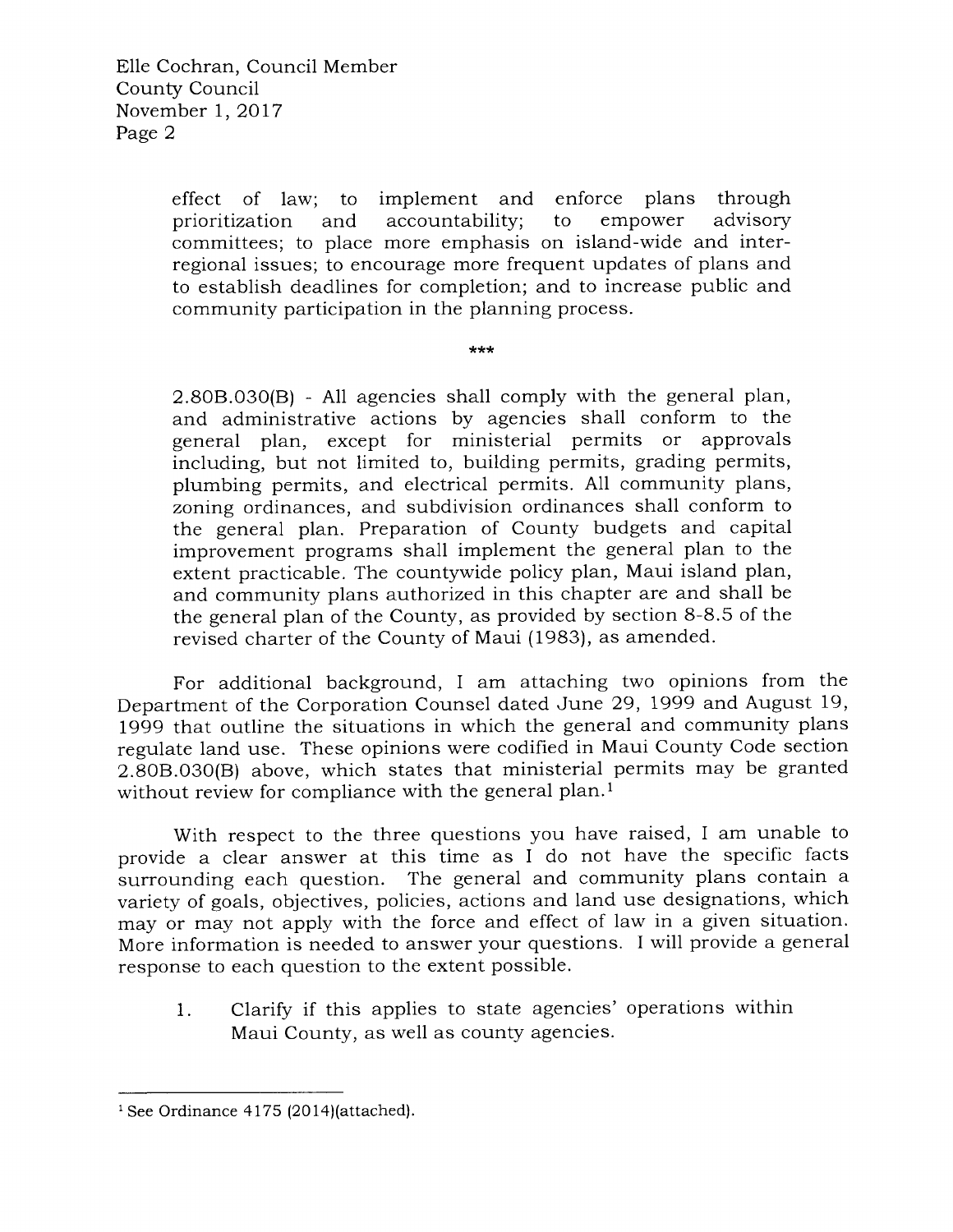Elle Cochran, Council Member County Council November L,2Ol7 Page 3

If the State of Hawaii is acting as a landowner and seeking a permit that requires compliance with the general and community plans by statute or ordinance then the state must comply with the general plan and applicable community plan. For example, if the State of Hawaii applies for a Special Management Area ("SMA") Permit for a development pursuant to Hawaii Revised Statutes ("HRS") section 205A, compliance with the general and community plans would be required pursuant to HRS section 205A-26(2)(C).

However, much of the general and community plans would not apply to the state in the same manner they would apply to the county-for instance, the state would not necessarily need to follow all of the goals, objectives and policies of the plans that guide decision making in the same manner as the county. The state would not be required to prepare its annual budget based on the general and community plans, while the County of Maui's annual budget is to implement the community plans "to the extent practicable"2.

Whether the general and community plans regulate the activities of the State of Hawaii will depend on the situation in question and more information is needed to answer your request.

2. Outline the complaint or grievance process to be followed when an agency or individual acts in direct violation of the general plan.

As discussed in the 7999 opinions attached to this response, the general and community plans have the force and effect of law in certain<br>situations, where dictated by statute or ordinance. For instance, all situations, where dictated by statute or ordinance. subdivisions are required to be consistent with the general and community plans, and all development within a SMA is required to be consistent with the general and community plans. Should a person act in violation of these Should a person act in violation of these requirements, the department with jurisdiction over the applicable ordinance would be responsible for enforcement. In the case of a subdivision that is inconsistent with the general plan the Department of Public Works would have enforcement authority. In the case of a development within a SMA that is inconsistent with the general plan, the Department of Planning would have enforcement authority.

The appropriate agency to contact for enforcement of ordinances or statutes that require compliance with the general and community plans will

 $2$  Maui County Code Section 2.80B.070(F)(1).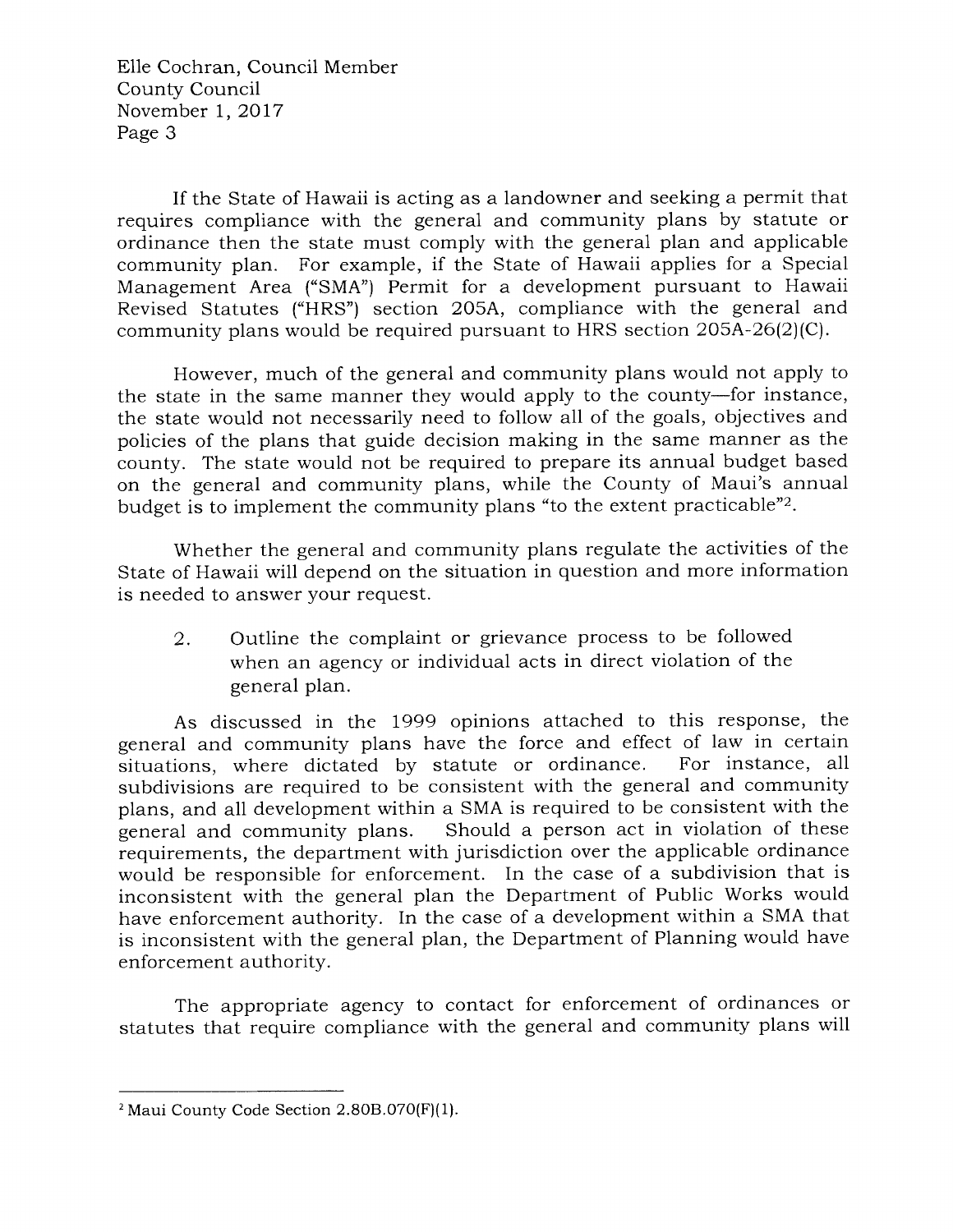Elle Cochran, Council Member County Council November 1,2017 Page 4

depend on the specific situation in question and more information is needed to answer your request.

# 3. Describe the penalties for such actions

The penalty for a violation of ordinances or statutes that require compliance with the general and community plans varies depending on the ordinance or statute. For example, civil fines of up to \$1,000 per day<sup>3</sup> may be issued against any person who violates titles 18 or 19 of the Maui County Code, which require compliance with general and community plans in certain circumstances. The penalty for undertaking a development in a SMA without a permit, which requires compliance with the general and community plans, is up to a \$100,000 initial fine and a \$10,000 fine per day the violation  $continus<sup>4</sup>$ 

To determine the applicable penalty for a violation of an ordinance or statute that requires compliance with the general and community plans <sup>I</sup> would need to know the specific facts of your request. Please do not hesitate to contact me with further questions.

APPROVED FOR TRANSMITTAL:

K. WONG

Corporation Counsel 2017-1281 2017-11-01 Memo to CM

<sup>&</sup>lt;sup>3</sup> Maui County Code Section 19.530.030.

<sup>4</sup> HRS Section 2O5A-32.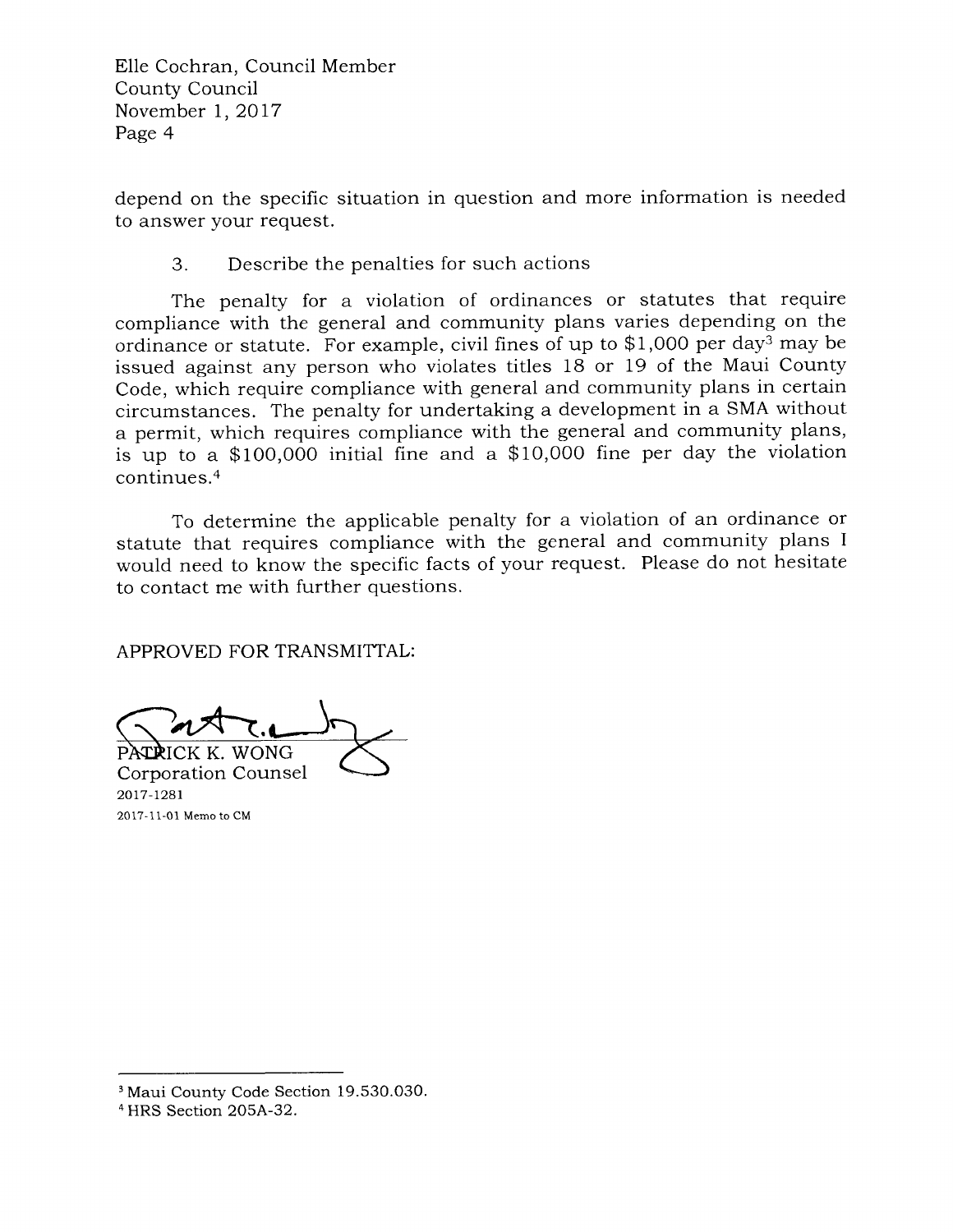J/ MES "KIMO" APANA Mayor

ţ



**JAMES B. TAKAYESU Corporation Counsel** 

DEPARTMENT OF THE CORPORATION COUNSEL

**COUNTY OF MAUI** 200 SOUTH HIGH STREET WAILUKU, MAUI, HAWAII 96793 TELEPHONE. (808) 270-7740 FAX (808) 270-7152

June 29, 1999

The Honorable Dain P. Kane, Chair Committee of the Whole Maui County Council 200 South High Street Wailuku, Maui, HI 96793

### Effect of Community Plan Designation on Use of Property  $RE:$ at Makena Road/Palauea Beach (COW-27)

Dear Mr. Kane:

This is in response to your memorandum dated June 7, 1999, requesting a legal opinion on the apparent inconsistency between the zoning and community plan designation for the parcels at Palauea Beach under consideration by the Committee of the Whole (hereinafter referred to as the "Palauea property"). This opinion addresses specifically the effect the community plan designation has on the use of the subject property.

#### I. Factual Background

The Palauea property is currently zoned hotel district. The current Kihei-Makena Community Plan ("KMCP"), which became effective in March 1998, designates the property as Park on the land use map. It is our understanding that the individual parcels are being marketed for sale as home sites for single family residences.

On December 4, 1996, the Council passed a resolution authorizing eminent domain proceedings for the acquisition of the subject property (which at the time was not subdivided) for park and recreational purposes. (Resolution No.  $96 - 121$ . **The** administration has thus far not proceeded with condemnation.

On April 28, 1999, several county officials were sent a letter by Isaac Davis Hall, objecting to the issuance of building permits or water meters for any development on the Palauea property. Mr. Hall asserts that the administration is obligated to commence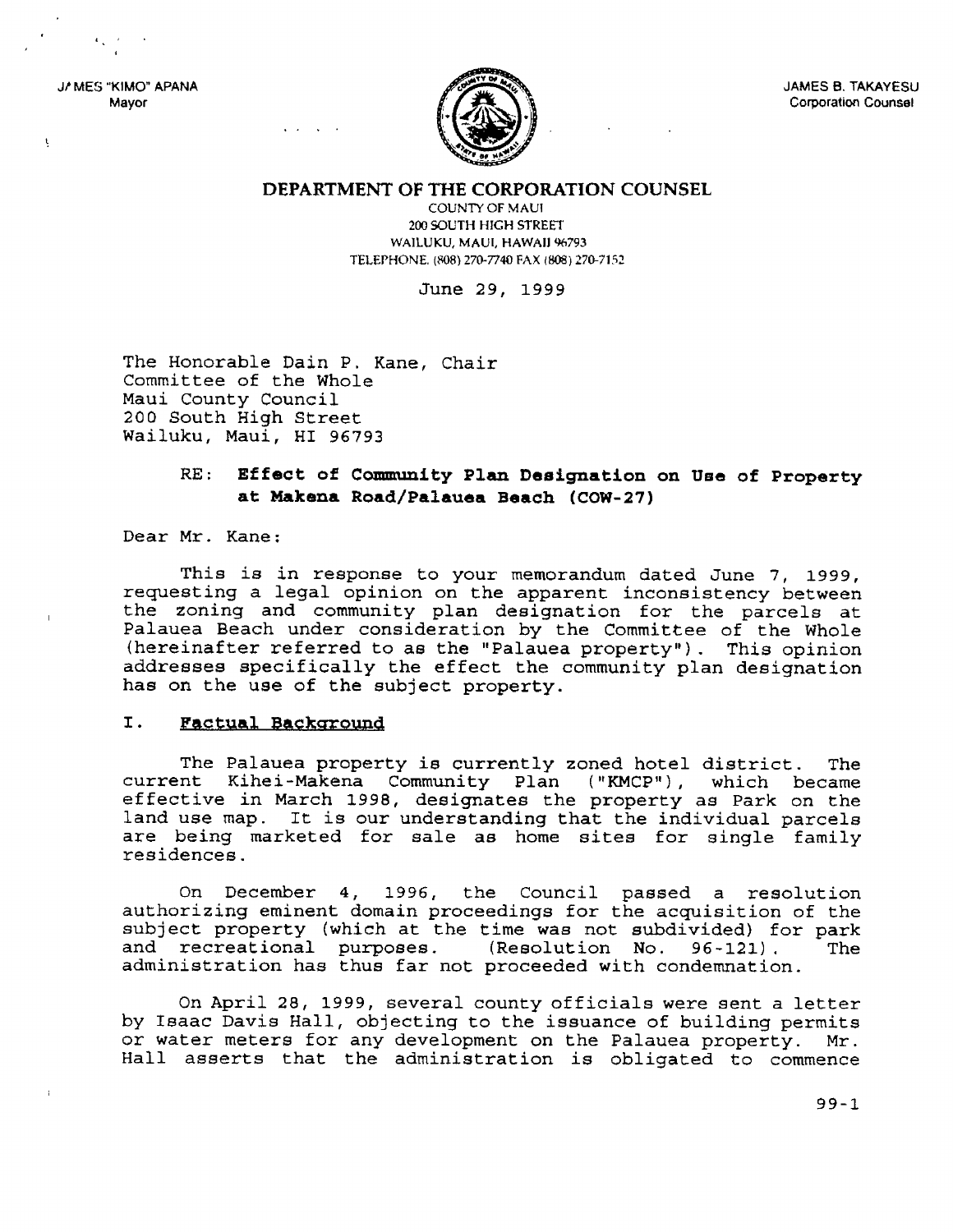$\mathbf{t}$ 

 $\mathfrak{g}$ 

eminent domain proceedings. Mr. Hall also argues that issuance of building permits or water meters would violate County law because section 2.80A.010.B, Maui County Code ("MCC"), requires<br>"administrative actions by county agencies [to] conform to the section provisions of the General Plan . . . . "

#### II. Issue Presented

Does \$2.80A.010.B of the Maui County Code give the General<br>Plan and community plans the force and effect of law, thereby prohibiting the issuance of building permits and other ministerial administrative approvals for developments which are not consistent with the community plan designation?

### III. Short Answer

No, the General plan and community plans are intended to guide the decisions of County officials and do not themselves requlate the use of land. Ministerial approvals, such as the issuance of a<br>building permit, may be issued without reference to the General Plan and applicable community plan unless an ordinance or statute specifically requires consistency therewith.

#### IV. Discussion

#### Applicable Rules of Statutory Construction A.

The issue which has been raised arises out of the language of Section 2.80A.010.B, MCC.<sup>1</sup> In construing the ordinance to determine the intent of the legislative body, we first look to the plain language of the ordinance itself. State v. Mahoe, 88 Haw. 181 (1998). However, this plain language rule of statutory construction does not preclude the examination of other sources

<sup>&</sup>lt;sup>1</sup> In its entirety, subsection B of 2.80A.010, MCC, reads: All agencies of the county shall comply with the provisions of the general plan. All community plans, zoning ordinances, subdivision ordinances and administrative actions by county agencies shall conform to the provisions of the general plan. Preparation of county budgets and capital improvement programs shall also conform to the provisions of the general plan. The community plans authorized in this chapter are established and shall, upon adoption by the council, be part of the general plan of the county, as provided in the revised charter of the county.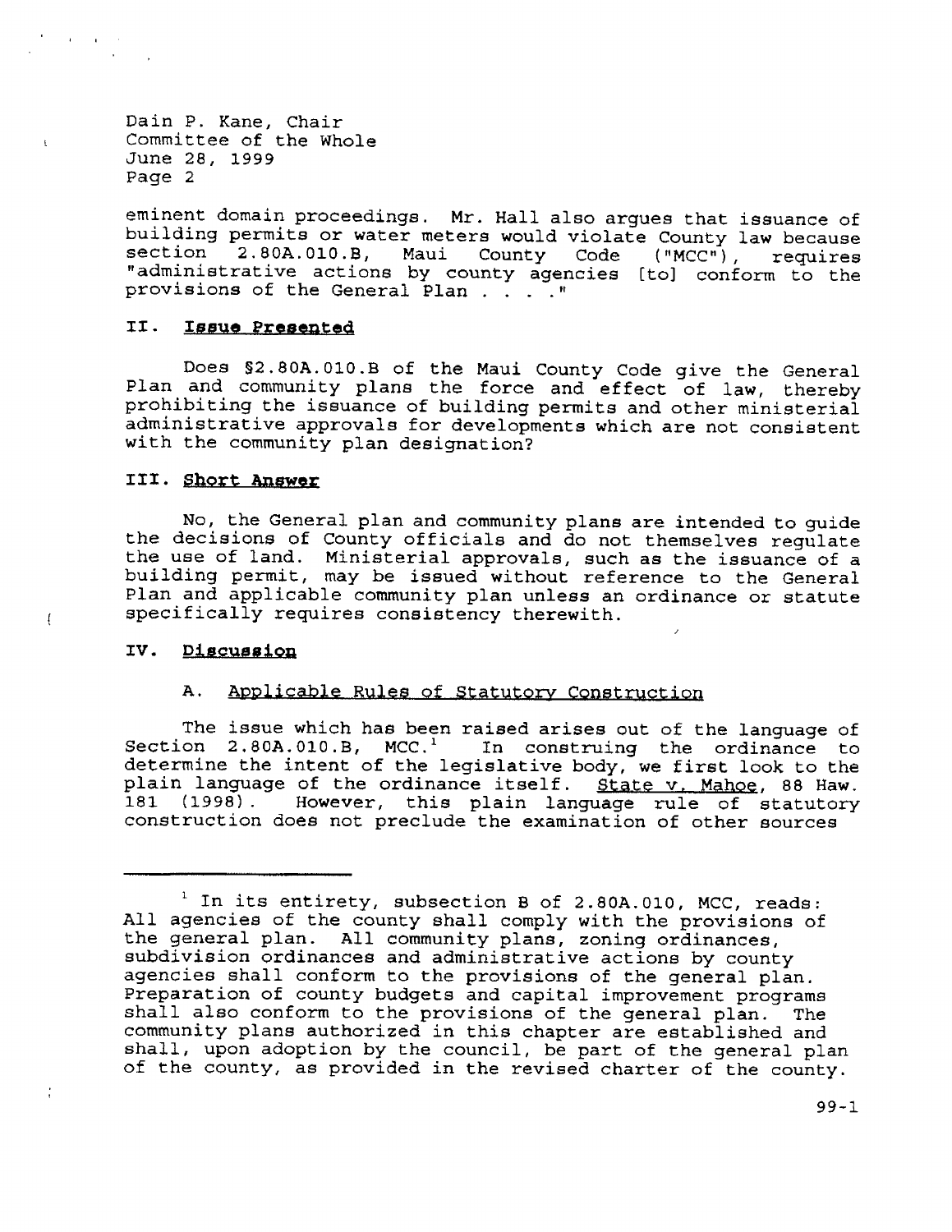$\sim 10^{11}$  m  $^{-1}$  and  $\sim 10^{11}$ 

-Ę.

 $\mathcal{L}$ 

even when such language appears clear upon perfunctory review. Crompton v. Term Corp., 83 Haw. 1 (1996).

When construing a statute, the language must be read in context of the entire statute and construed in a manner consistent with the purposes of the statute. Mathewson v. Aloha Airlines, Inc., 82 Haw. 57 (1996). Thus, the language of \$2.80A.010.B must be read in context of Chapter 2.80A, MCC, as well as the Charter of County of Maui ("Charter") and §46-4, Hawaii Revised Statutes.

Finally, we must give the ordinance "'[a] rational, sensible and practicable interpretation [which] is preferred to one which is unreasonable or impracticable.'" Keliipuleole v. Wilson, 85 Haw. 217, 221-222 (1997), quoting State v. Lobendahn, 71 Haw. 111, 112 (1989). This is because "'[t]he legislature is presumed not to intend an absurd result, and legislation will be construed to if avoid, possible, inconsistency, contradiction [, ] and illogicality.<sup>1</sup> Keliipuleole, at 222, quoting State v. Arceo, 84 Haw. 19 (1996).

#### **B.** The Planning Framework

The power to regulate land use is granted to the counties by §46-4, Hawaii Revised Statutes ("HRS"). This provision states, in relevant part, that "[z] oning in all counties shall be accomplished within the framework of a long range, comprehensive general plan prepared or being prepared to guide the overall future development of the county. Zoning shall be one of the tools available to the county to put the general plan into effect in an orderly manner." (Emphasis added.) The State Legislature requires zoning to be done in accordance with an overall plan. Maui County's General Plan fulfills this mandate by guiding zoning and other decisions which affect the development of Maui County.

The Charter also makes it clear that the General Plan is intended as a guide. Section 8-8.5 of the Charter reads:

The general plan shall recognize and state the major problems and opportunities concerning the needs and the development of the county and the social, economic and environmental effects of such development and shall set forth the desired sequence, patterns and characteristics of future development.

Section 8-8.3(3) provides that it is the Planning Director's duty to "[r] ecommend revisions of the general plan at least every ten years to quide the development of the county." (Emphasis added.)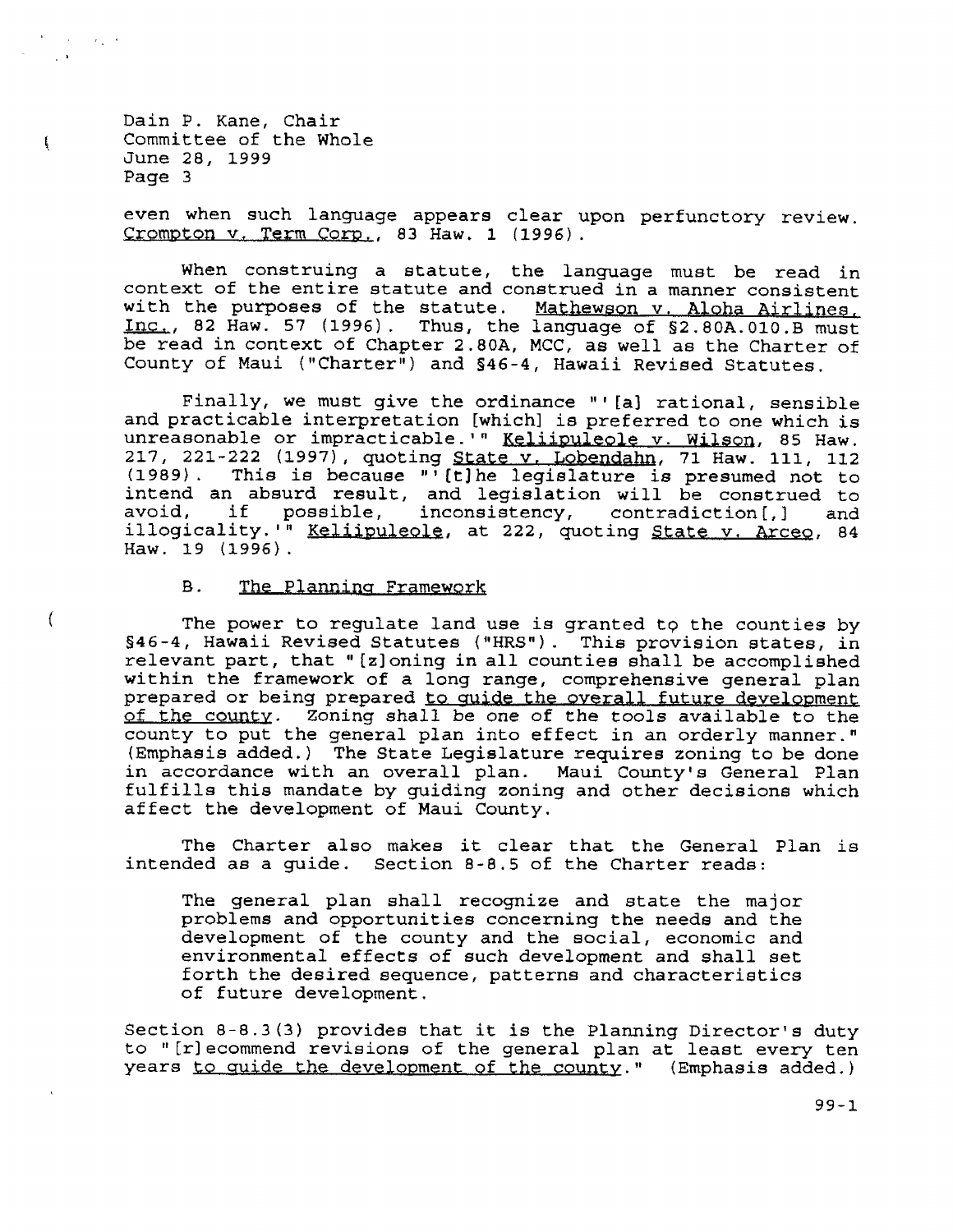$\frac{1}{2}$ 

 $\overline{1}$ 

Chapter 2.80A, MCC, provides that the community plans are part of the General Plan.  $$2.80A. 010.B$ , MCC. As part of the General Plan, the individual community plans serve the same overall purpose, i.e., to quide developmen purpose, that the community plans are intended to implement the General Plan in a requlatory manner.

Finally, the language of the Kihei-Makena Community Plan<br>itself is instructive. On page 1, the purpose of the KMCP is itself is instructive. On page 1, the purpose of the KMCP is provided as follows:

The Kihei-Makena Community Plan, one of nine (9) community plans for Maui County, reflects current and anticipated conditions in the Kihei-Makena region and advances planning goals, objectives, policies, and advances planning goals, objectives, policies, implementation considerations to guide decision-making in<br>the region through the year 2010. The Kihei-Makena the region through the year 2010. CommuniEy Plan provides specific recommendations to addrese the goals, objectives, and policies contained in the General Plan, while recognizing the values and unique attributes of the Kihei-Makena areas in order to enhance the region's overall living environment.

The Maui County General Plan, first adopted in 1980 and updated in 1990, sets forth goals, directions and strategies for meeting the long-term social, economic, environmental and land use needs of the County....

The KMCP also describes the role of the community plan in the planning process:

For Maui County, the General PIan and the community plane are strategic planning documents which guide government action and decision-making.. .

...Implementation of the goals. objectives and policies contained in the Community Plan is defined through specific implementing actions, also set forth in each community plan. Implementation actione aa we1I as broader policy recommendations are effectuated through<br>various processes, including zoning, the capital processes, including zoning, the improvements program, and the County budgeting process.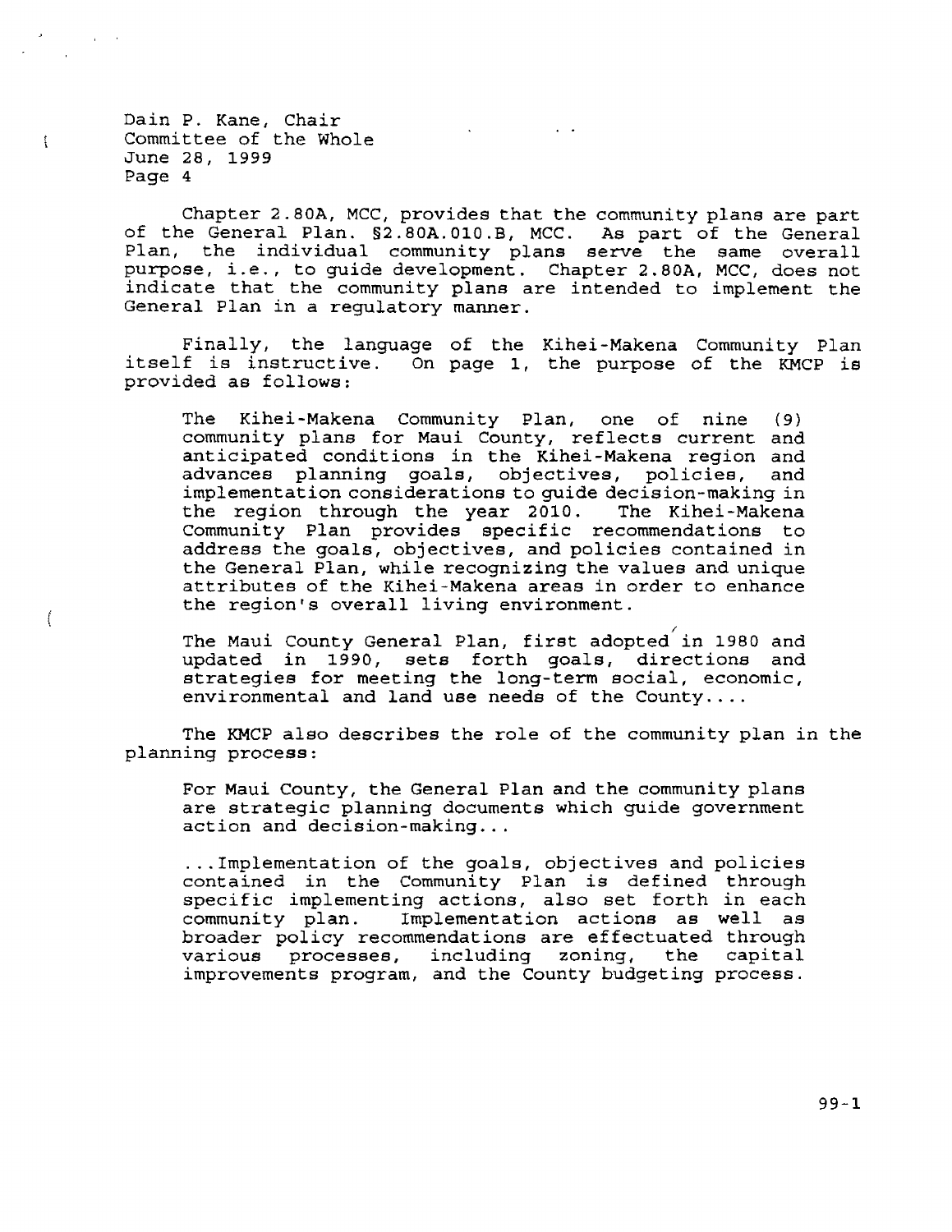$\mathbf{r}$ 

 $\left($ 

 $\mathbf{f}$ 

This language clearly states that the role of the community plan is to guide development.<sup>2</sup> Section 2.80A.010.B, MCC, must be read in this context.

If a building permit cannot be issued because the proposed use is inconsistent with a community plan designation, in effect the community plan would be regulating the landowner's use of the property. It would be inconsistent with the above provisions to read \$2.80A.010.B, MCC, as establishing the General Plan and community plans as regulatory legislation.

 $\mathsf{C}$ . Regulation of Land Use

While the General Plan and community plans establish the desired land use patterns and guide land use decisions of County officials, the zoning actually regulates what a landowner can and cannot do on his property. Accord, Toandes Peninsula Ass'n v.<br>Jefferson County, 648 P.2d 448 (Wash. App. 1982) ("A comprehensive without regulatory implementation, does not plan. impose restrictions upon property and does not deprive or limit the landowner of the use of property. The zoning ordinance is the primary regulatory device under the Act.") Zoning is an exercise of the police power of the County. Lum Yip Kee, Ltd. v. City and County of Honolulu, 70 Haw. 179 (1989). Thus, a landowner is subject to both criminal and administrative penalties for violations of a zoning ordinance, Chapter 19.530, MCC. The General Plan and community plans do not have the same force and effect without regulatory implementation.

The General Plan and community plans are implemented in various ways. Zoning is the primary method to effectuate these plans in the land use context. Zoning changes cannot be made by the County Council unless they are consistent with the General Plan and applicable community plans. \$19.510.040, MCC. Once the zoning is in place in accord with the General Plan and community plans, all subsequent permits related to land use and property development should likewise be consistent with the General plan and community plans.

In addition to the zoning, other permitting processes also lead to the implementation of the General Plan and community plans because of specific requirements that there be consistency with these plans. Subdivisions of land are required to be consistent with the General Plan and applicable community plan. Section

<sup>2</sup> Similar language is found in all of the community plans.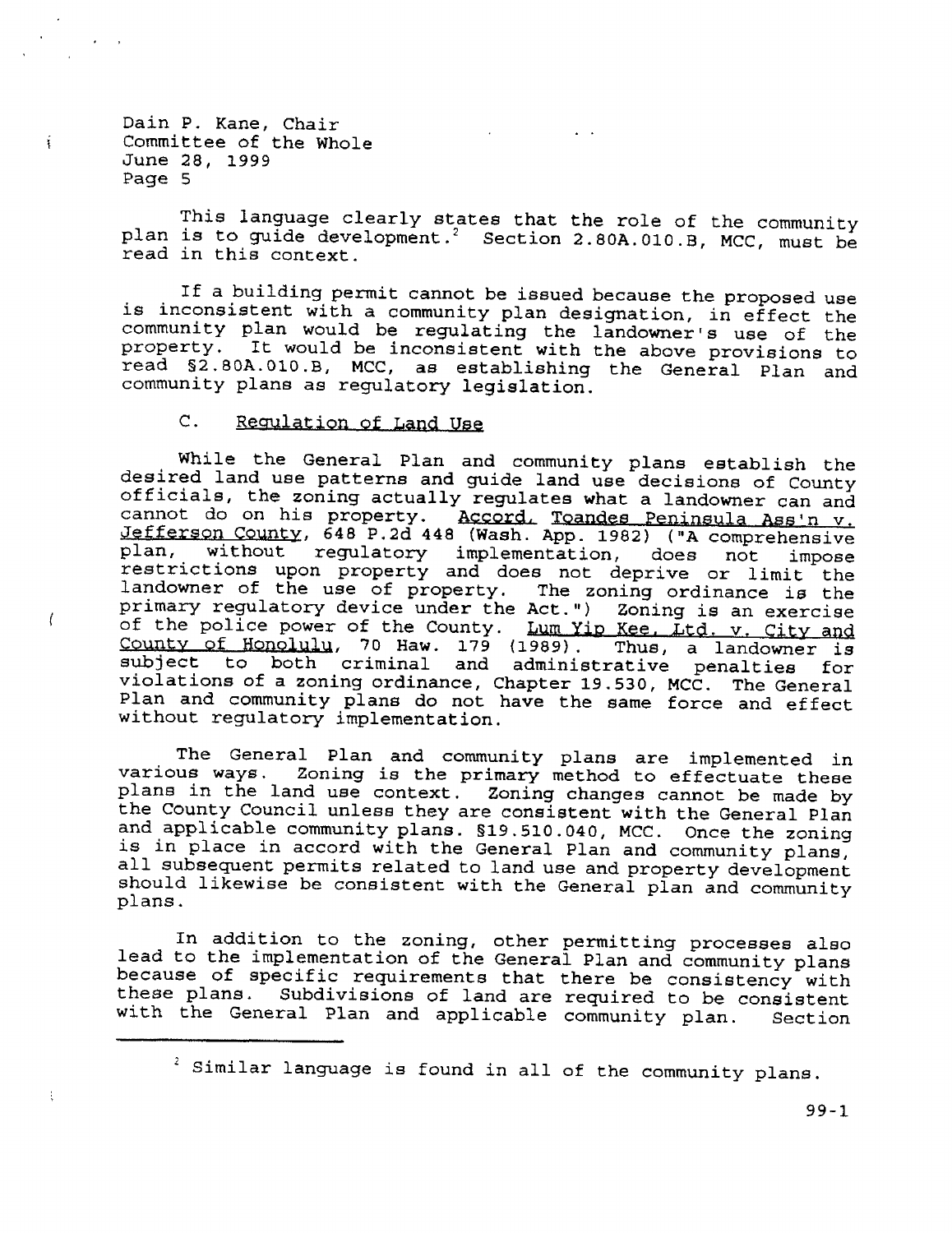$\mathfrak{t}$ 

 $\ddot{f}$ 

18.04.030, MCC, provides that "[t] he director shall not approve any subdivision that does not conform to or is inconsistent with the county general plan, community plans, land use ordinances, the provisions of the Maui Co use of land . . . . "

Also, if the property is in the Coastal Zone Management Area, a Special Management Area ("SMA") use permit may be required before<br>a building permit can be obtained. See §205A-22, HRS.<sup>3</sup> Section  $205A-26 (2) (C)$ , HRS, requires that a development be consistent with the county general plan and zoning before an SMA permit can be issued.

It is in this context where the General Plan and community<br>plans have the force and effect of law. In <u>GATRI v. Blane</u>, 88 Haw.<br>108 (1998), the Hawaii Supreme Court held "that the county general<br>plan does have the force an preempt the issuance of an SMA permit.

Absent a statute or ordinance specifically requiring<br>development to be consistent with the General Plan and community development to be consistent with the General Plan and community plan, however, the zoning controls what uses are permitted. Building permits, and other ministerial permits, may be issued for uses permitted by the zoning even if the uses are not consistent<br>with the policies or land use designations set forth in the General<br>Plan or community plan. See Toandos Peninsula, 648 P.2d at 453; Elysian Heights v. City of Los Angeles, 227 Cal. Rptr. 226, 232<br>(Cal.App.2 Dist. 1986) ("Once an applicant has complied with the<br>appropriate land-use regulations, the Department of Building and<br>Safety has no discretion to

### Practical Effect of Requiring Consistency with Community Plans.  $D$ .

To read \$2.80A.010.B, MCC, as mandating consistency with the

 $3$ An SMA permit is not required for, inter alia, construction of a single-family residence that is not part of a larger development and that does not have a cumulative impact which may have a significant environmental or ecological effect on a special management area.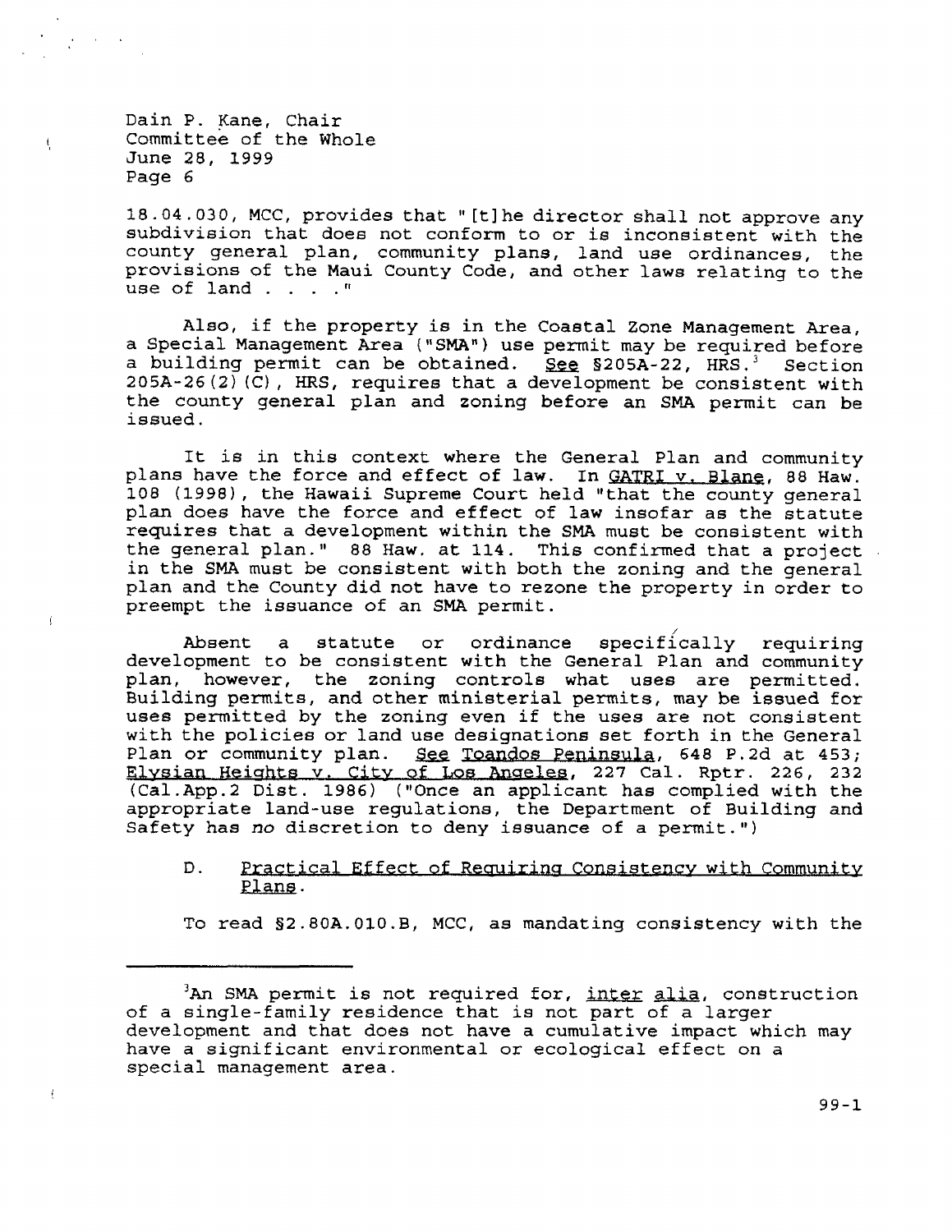€

community plan before building permits and other ministerial approvals can be issued would be inconsistent with the established planning and land use framework. In addition, the effects of such a reading were likely not what the County Council members had in mind when they adopted this section.

The ability of a landowner to use his land in a reasonable manner would be restricted in many ways. In the case of the Palauea property, the Park designation on the community plan would make it difficult, if not impossible, for a private landowner to make reasonable use of the property in order to receive a return on his investment if no building permits could be obtained. The County then would have to consider purchasing the property or likely be faced with an inverse condemnation claim for an unconstitutional takings. Although purchase of the property for park purposes may be desired sometime over the ten year period encompassed by the community plan, the County's time table for the acquisition of the land may be forced, even in tight financial times.

In addition to Open Space and Park designations affecting a landowner's ability to use his property, if the community plan were regulatory in nature, a similar problem would arise where there are inconsistent zoning and community plan designations. This was the case with the GATRI property where the community plan designation was Single Family and the zoning was B-R Resort Commercial. The zoning did not allow a residence and the community plan designation did not allow commercial activity. Hence, the landowner could make no use of its property. Although the County was successful in defending its community plan in GATRI v. Blane, supra, it was still defending an inverse condemnation lawsuit at the time the County purchased the property.

Even a landowner's ability to do minor repairs and alterations to their property would be affected if the community plan regulated land use. For instance, an owner of a residence whose property is planned for commercial use in the community plan could not obtain a permit to add a lanai to her home without a community plan amendment.

Because most landowners look at the applicable zoning when purchasing property, if the community plan were to be an added layer of regulation, the County could anticipate many requests for community plan amendments to make the community plan designation<br>consistent with the zoning. Although this is permitted, it reverses the desired planning process which is to have the community plan guide zoning decisions.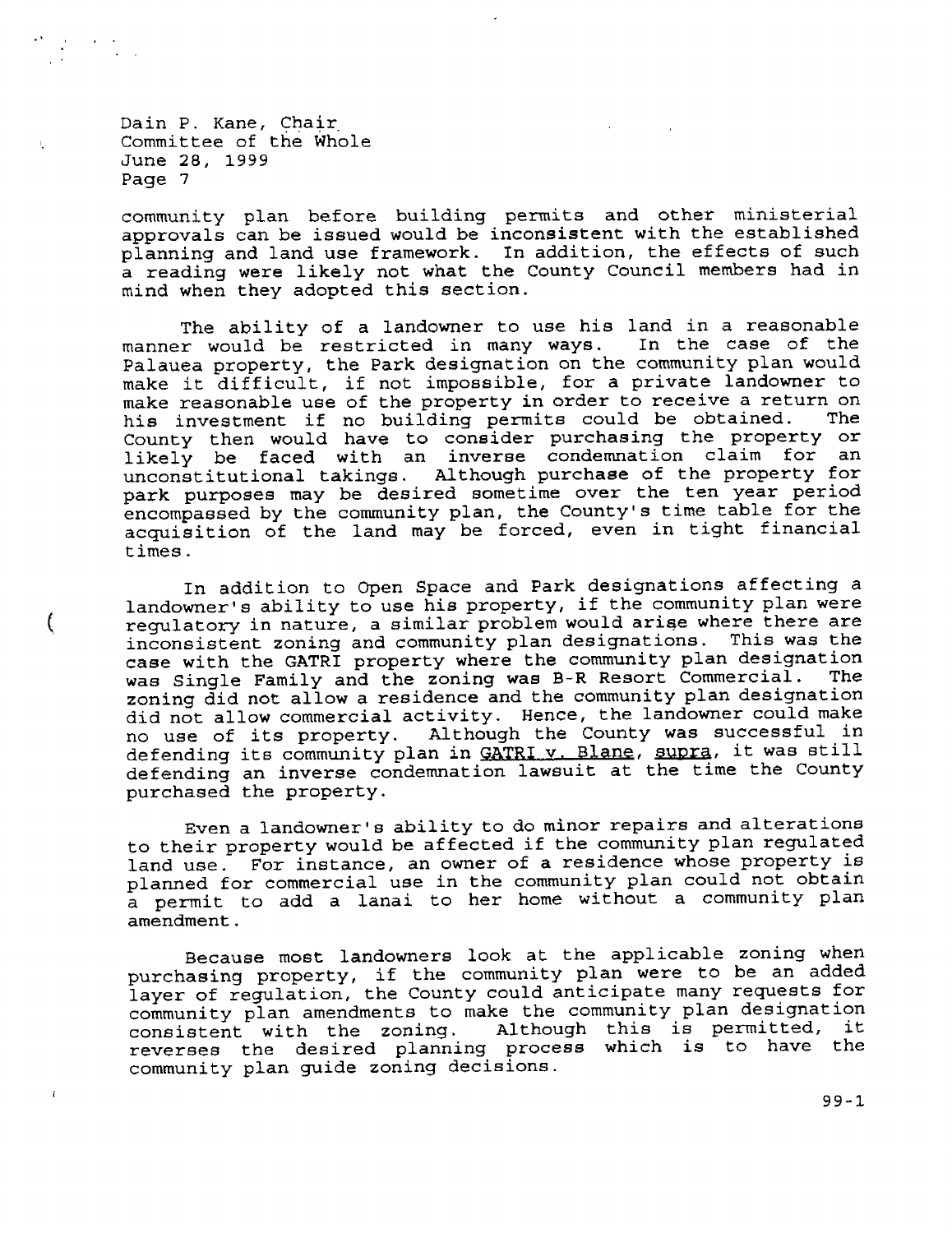ţ

 $\left($ 

ł

Finally, the economic effects could be significant.  $\mathbf{A}$ California court noted the effects of requiring consistency with the City of Los Angeles' general plan in addition to zoning<sup>4</sup> as follows:

The trial court had before it evidence that in 1982 the City had approximately 200,000 lots which had zoning<br>inconsistent with the applicable General Plan. If appellants' contentions were correct, no new building permits could be issued until all inconsistently-zoned lots were made to conform to the provisions of the General Plan. This would bring new construction in the City to a grinding halt and cause economic havoc. As one commentator has aptly observed, "Halting construction for the years it takes to adopt a general plan (or amend zoning ordinances] works great hardship. During those years of delay, some projects that were once economically feasible will become impracticable. Even those projects that survive the de facto moratorium will be costly to consumers if developers are able to recoup their increased land holding, construction, and borrowing costs through higher prices. For buyers priced out of the market by these delays, the loss may be irretrievable.  $\mathbf{L} = \mathbf{L} \times \mathbf{R}$ 

Elysian Heights, 227 Cal. Rptr. at 231 (citation omitted).

Reviewing §2.80A.010.B, MCC, in the context of the provisions discussed in section IV.B. above, we cannot conclude that the County Council intended for the General Plan and community plans to have such effects on land use in Maui County.

Ε. Administrative Actions Conforming to the General Plan.

Our reading of §2.80A.010.B, MCC, does not render meaningless the requirement that administrative actions conform to the General Plan. Administrative actions must be guided by the General Plan and the applicable community plan when the action requires the exercise of discretion. In drawing a distinction between agency actions which require the exercise of discretion and agency actions which are purely ministerial is entirely consistent with the established role of the General Plan and community plans.

 $99 - 1$ 

<sup>&#</sup>x27;The City of Los Angeles is required to bring its zoning ordinances into conformity with the general plan within a specified time period. 227 Cal. Rptr. at 231.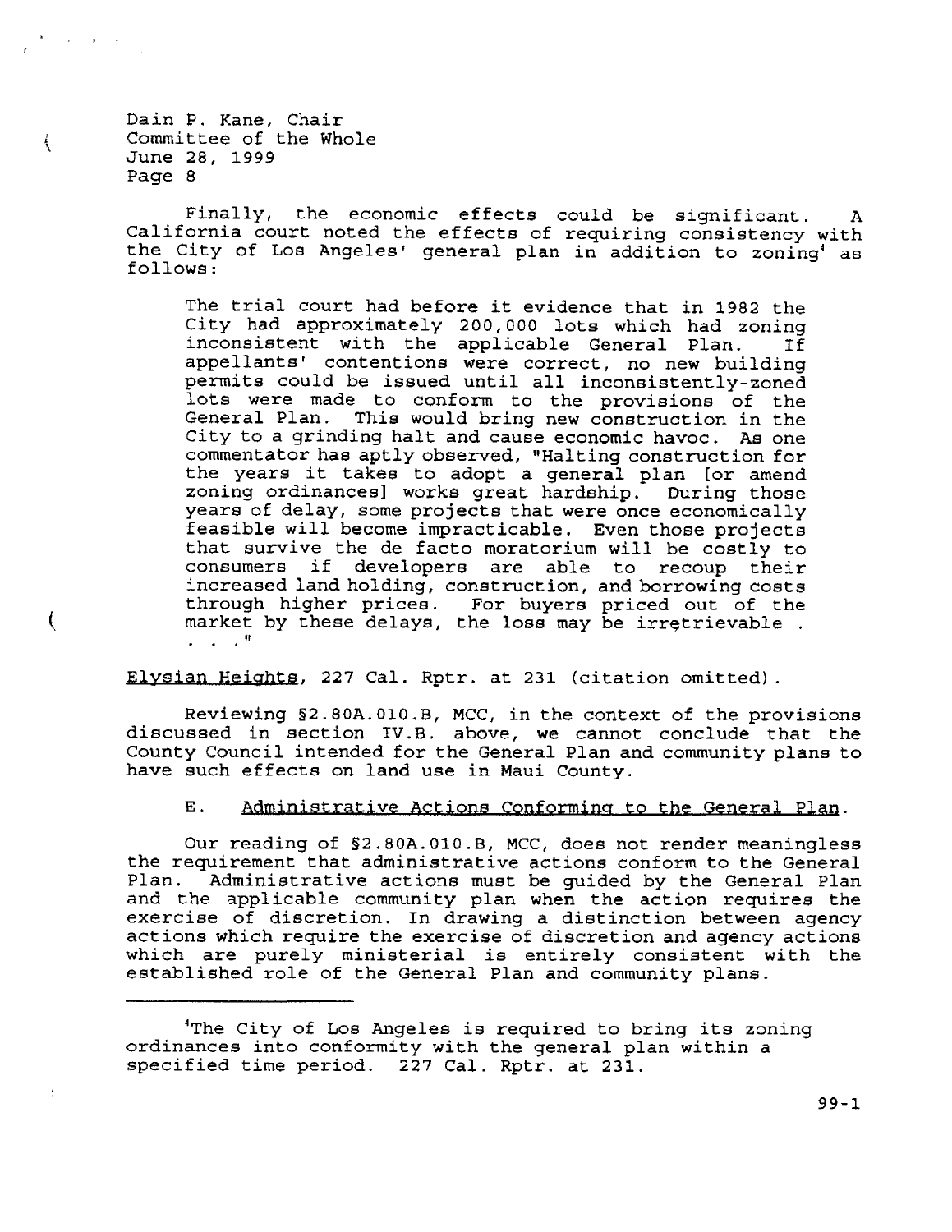The General Plan and community plans guide decision making. Ministerial actions, such as the issuance of a building permit, do not need to be guided. The Director of Public Works and Waste Management does not exercise discretion when issuing a building permit. Thus, the Director is not making a land use decision at the time a building permit is issued. A building permit is issued in response to a landowner making use of his land in a manner permitted by zoning.

#### v. Conclusion

Based on the above, we advise that the General Plan and community plans do not regulate land use unless consistency therewith is specifically required by statute or ordinance. Building permits and other ministerial approvals may be issued without reference to the General Plan and community plans.<br>Therefore, building permits and water meters for single family<br>residences at the Palauea property may be issued unless an SMA permit is required.<sup>5</sup>

The reference to administrative actions in §2.80A.010.B, MCC, applies only to actions that require an exercise of discretion. However, because the language of this provision has raised the issue, we also advise that an amendment is warranted to make the intent clear. A proposed amendment is attached as Appendix "A".

If you have any questions about this matter, please feel free to contact our office at x7740.

> Very truly yours, Kein'a Can

KELLY A. CAIRNS Deputy Corporation Counsel

APPROVED: JAMES B. TAKAYESU Corporation Counsel

Whether a single family residence at Palauea will be a development as defined by section 205A-22, HRS, will have to be determined by the Planning Department at the time the building permit applications are submitted. See footnote 3, supra.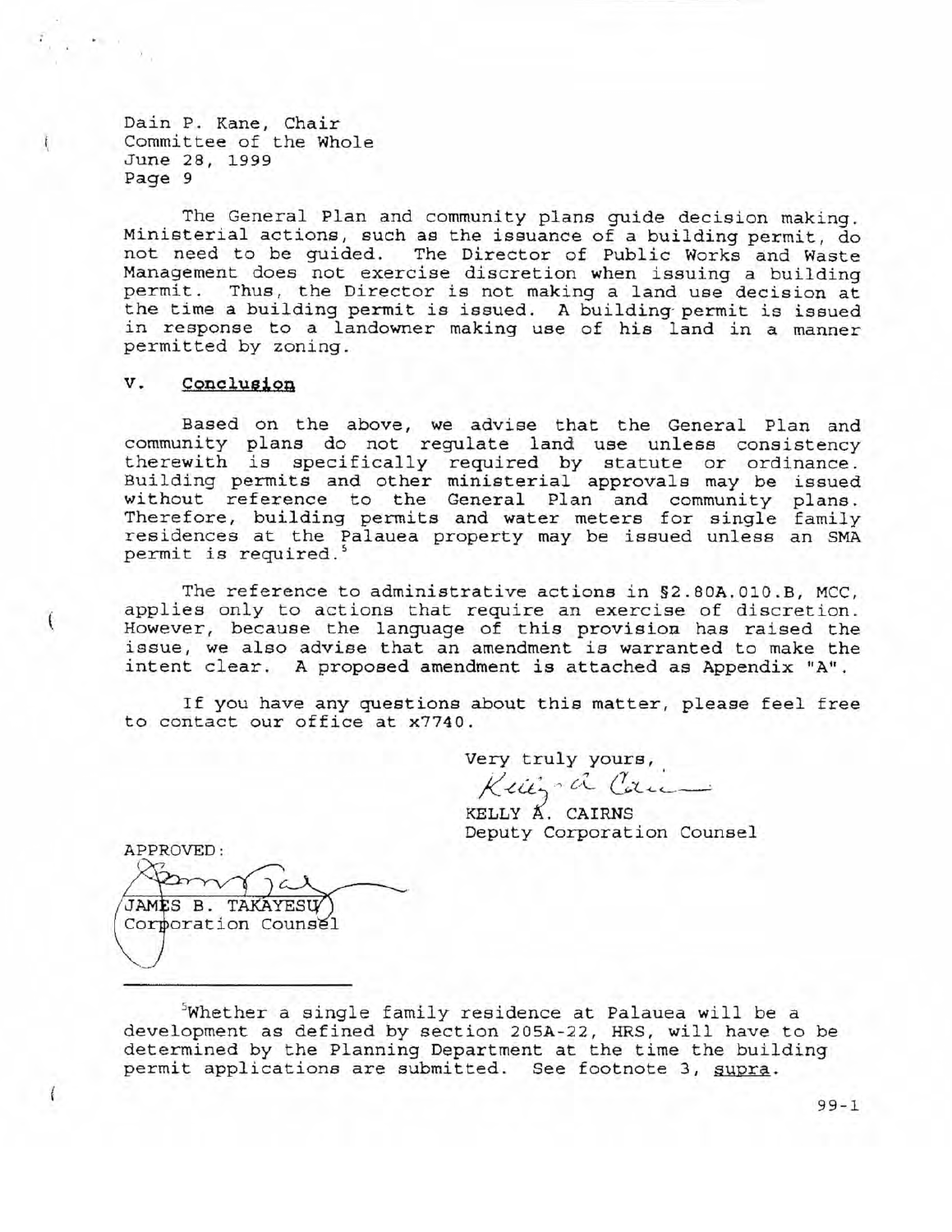ORDINANCE NO.

BILL NO. (1999)

A BILL FOR AN ORDINANCE AHENDING SECTTON 2.8OA.O10, MAUI COUNTY CODE, RELATING TO THE GENERAL PLAN

SECTION 1. Section 2.80A.010, Maui County Code, is amended by amending subsection B to read as follows:

"B. All agencies of the county shall comply with<br>the provisions of the general plan. All community plans,<br>zoning ordinances, subdivision ordinances and<br>discretionary administrative actions by county agencies<br>shall conform programs shall also conform to the provisions of the general plan. The community plans authorized in this chapter are established and shall, upon adoption by the council, be part of the general plan of the county, as provi

SECTION 2. New material is underscored. In printing this biII, the County Clerk need not include the underscoring.

SECTION 3. This ordinance shall take effect upon its approval.

APPROVED AS TO FORM AND LEGALTTY:



 $\sum_{i=1}^n\left(\sum_{j=1}^n\sum_{j=1}^n\sum_{j=1}^n\frac{1}{j}\right)^2\leq\sum_{i=1}^n\left(\sum_{j=1}^n\sum_{j=1}^n\frac{1}{j}\right)^2.$ 

 $\pmb{\dagger}$ 

 $\left($ 

 $\mathbf{I}$ 

KELLY A. CAIRNS Deputy Corporation Counsel County of Maui <sup>S</sup>: \ CLERJ CAI\LJN\ ORD\ 2 80A. 010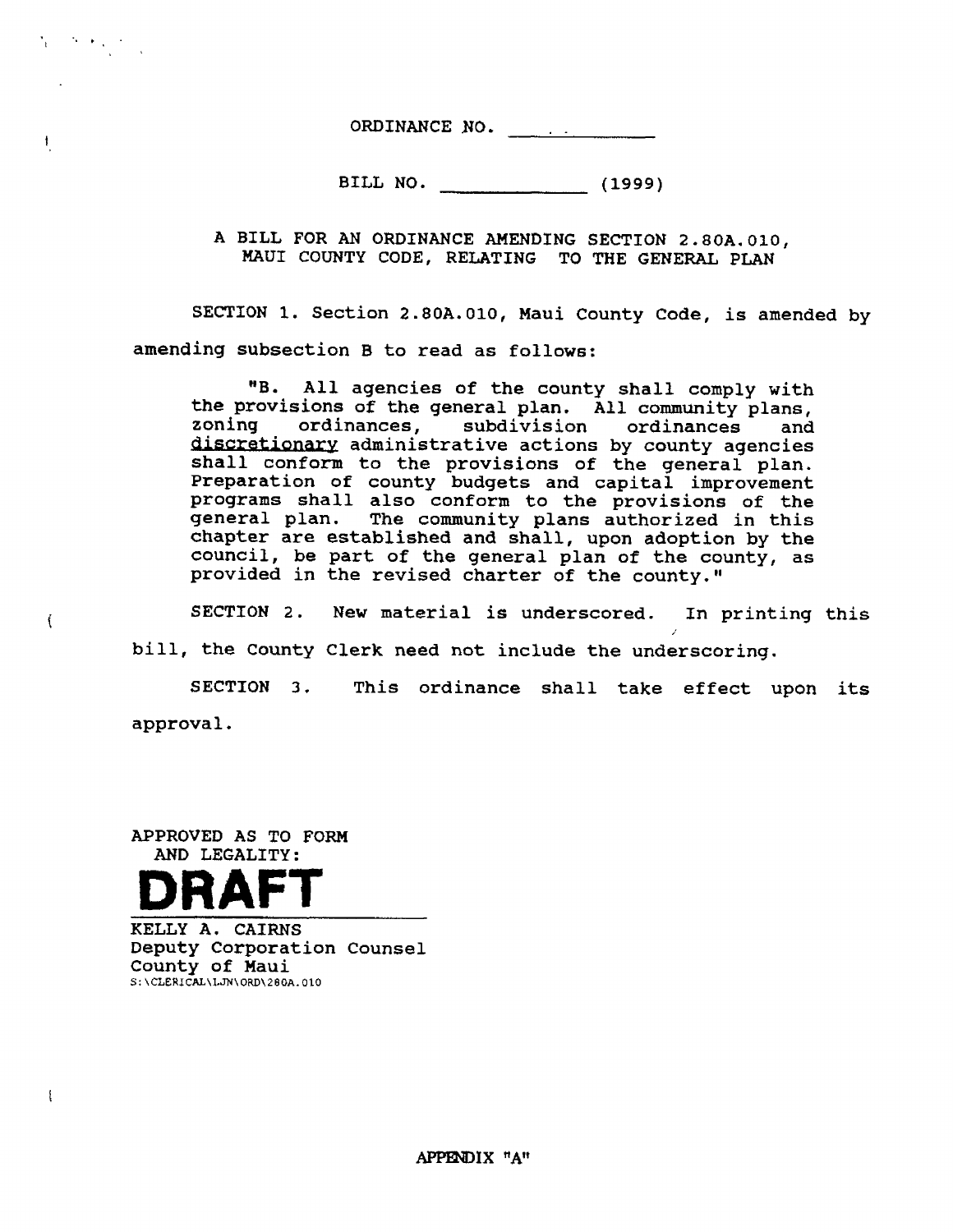

JAMES B. TAKAYESU Corporation Counsel

DEPARTMENT OF THE CORPORATION COUNSEL

**COUNTY OF MAUI** 200 SOUTH HIGH STREET WAILUKU, MAUI, HAWAII 96793 TELEPHONE: (808) 270-7740 FAX (808) 270-7152

August 19, 1999

The Honorable Dain P. Kane, Chair Committee of the Whole Maui County Council 200 South High Street Wailuku, Maui, HI 96793

### Corporation Counsel Opinion No.  $RE:$  $99 - 1:$ Effect of Community Plan Designation on Use of Property at Makena Road/Palauea Beach (COW 27)

Dear Mr. Kane:

This is in response to your memorandum dated July 12, 1999, requesting that this office reconsider the conclusions reached in Corporation Counsel Opinion No. 99-1, dated June 29, 1999. We have carefully considered the arguments in your memorandum, as well as the comments made by Isaac Hall in his letter to you dated July 12, 1999. We nevertheless affirm the conclusion reached in Opinion 99-1 for the reasons stated therein and set forth below.

In your memorandum, you cite to a letter dated November 8, 1993, to then-Chair of the Council Planning Committee Manuel Moniz, Jr. from then-Planning Director Brian Miskae as indicative of the legislative intent of section 2.80A.010.B, Maui County Code ("MCC"). The letter references changing the existing language to "require[] compliance with the general plan rather than simply guidance." You also refer to a ramseyered version of the amended ordinance which shows that the existing language in the ordinance replaced the previous language which referenced the General Plan as

The provisions of section 2.80A.010.B, MCC, indeed make it<br>clear that the General Plan and community plans are not simply guides that can be ignored, disregarded or minimized by County officials when making decisions and taking actions. Thus, when a capital improvement project is planned by the Office of the Mayor, when the Department of Parks and Recreation considers acquiring land for a park, or when a roadway alignment is being considered by the Department of Public Works and Waste Management, the County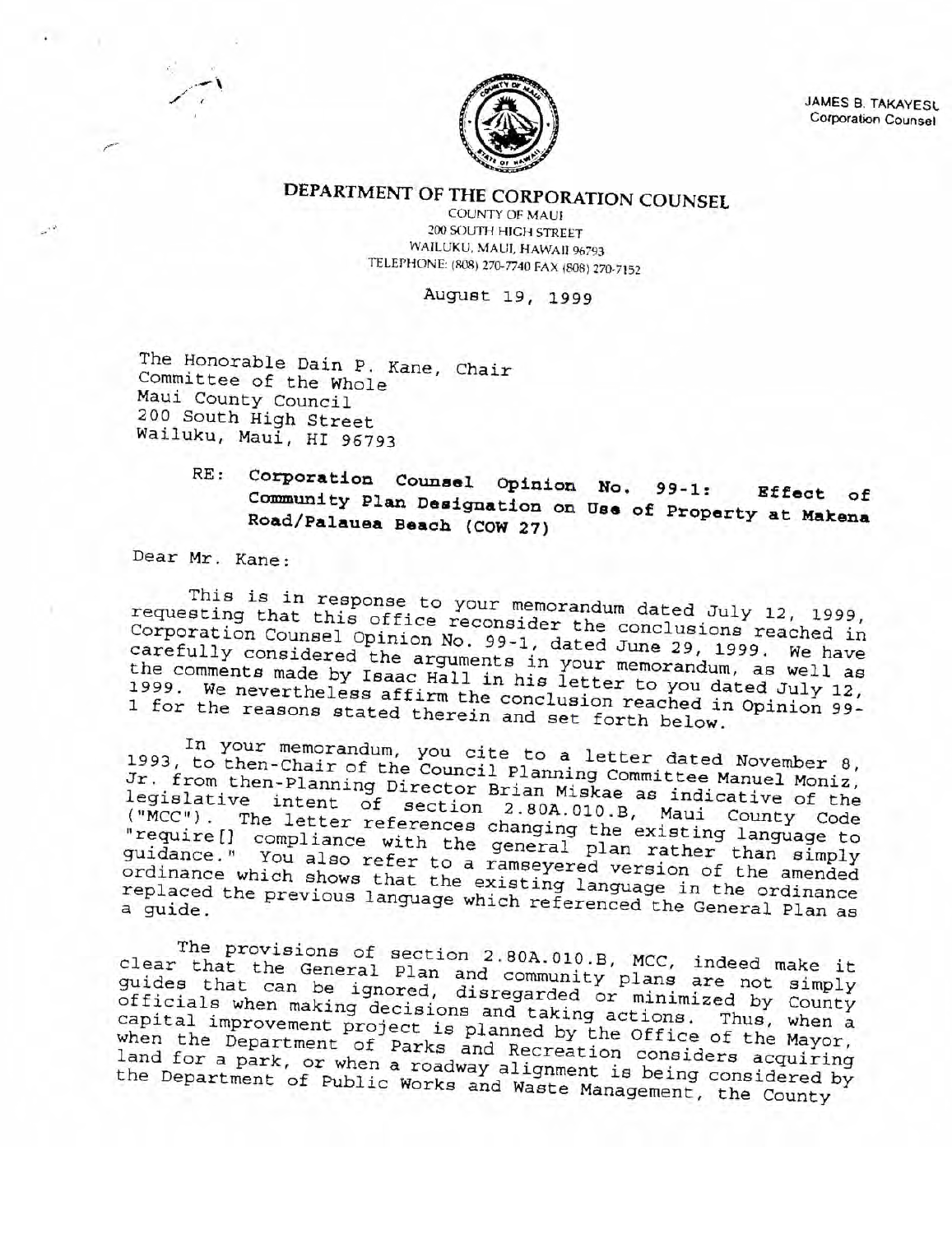Dain P. Kane, Chair Committee of the Whole August 19, <sup>1999</sup> Page <sup>2</sup>

 $\mathbf{f}_\mathbf{a}$ 

officials must follow the general plan and community plans.<br>Opinion No. 99-1 did not intend to minimize this in any way.

Nevertheless, based on the analysis provided in Opinion No.<br>99-1 and further review of the legislative history, it is clear<br>that section 2.80A.010.B, MCC, does not go so far as to transform<br>the General Plan and community p

The legislative history of section 2.80A.010.B does not reveal<br>an intent by the County Council to make the General Plan and community plans land use regulation. The language of section 2.80A.010.B, MCC, was proposed in the context of other revisions being made to chapter 2.80, MCC, the predecessor to chapter 2.80A. Originally, there was a propo plan amendments be processed only at the beginning of the next<br>calendar year. <u>See</u> Committee Report No. 94-72, dated March 18,<br>1994.

After the planning commissions had reviewed the original bill<br>and the Council Planning Committee had discussed it in committee,<br>Planning Director Brian Miskae submitted the November 8, 1993<br>letter proposing additional chan

The discussions of the Council Planning Committee on these<br>changes were fairly limited. However, at the meeting of January<br>25, 1994, there was a discussion concerning the effect of the

<sup>&</sup>lt;sup>1</sup>Compare the language of section 2.80A.010, MCC, with that<br>of section 19.04.015, MCC, relating to zoning: "The purpose and<br>intent of this comprehensive zoning article is to <u>regulate the</u><br>utilization of land in a manner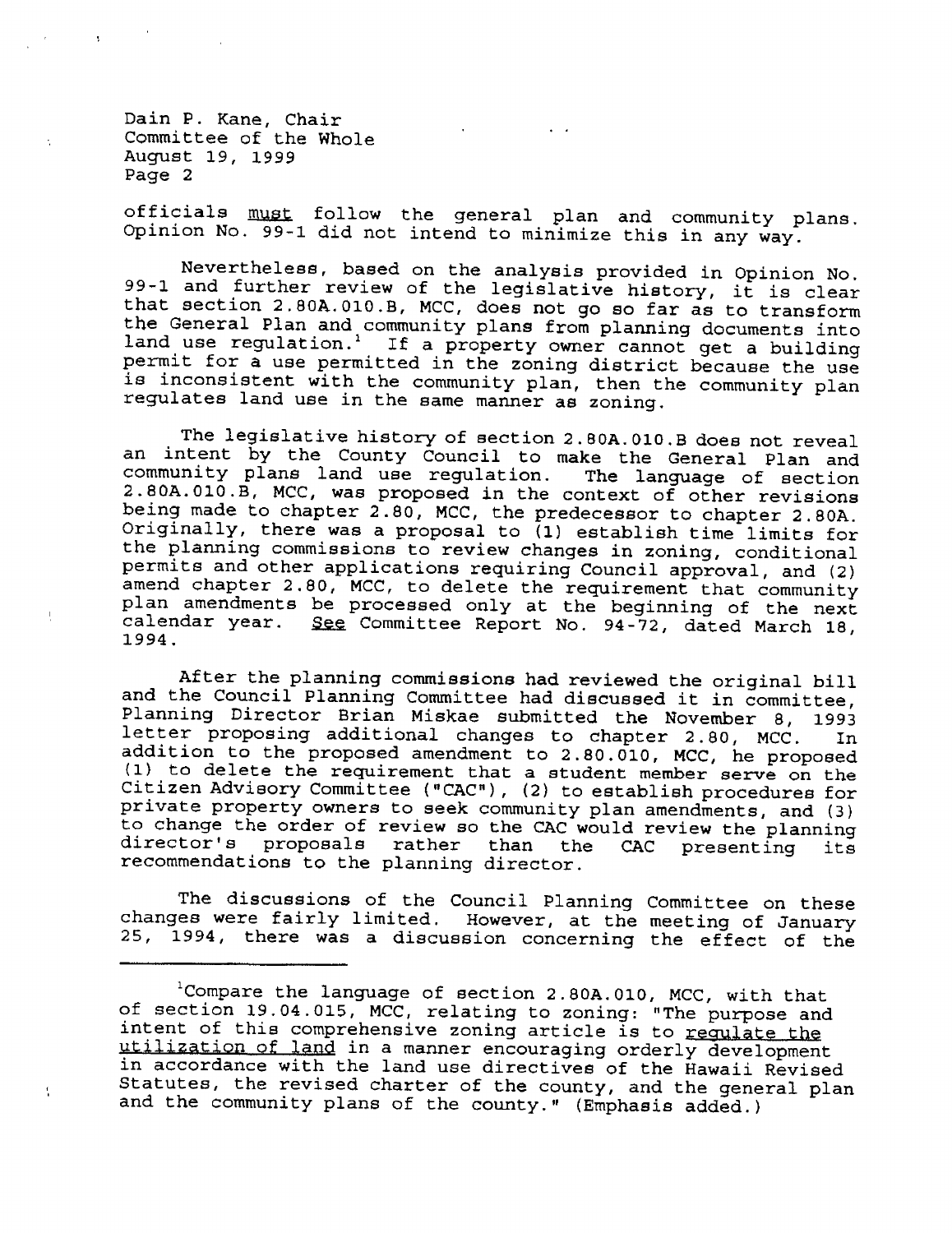Dain P. Kane, Chair Committee of the Whole August 19, 1999 Page 3

 $\mathbf{i}$ 

 $\mathbf{I}$ 

community plan on zoning. (Minutes of January 25, 1994 Meeting of the Planning Committee, pages 17 - 23. A copy of the portion of the minutes relating to this item is attached as Exhibit "A".)

Councilmember Rick Medina began the discussion by suggesting that language should be added to the ordinance which states that the zoning will take precedence over the community plan, and that future community plan designations of property should match the existing zoning. He expressed concern that if land was designated contrary to the zoning it would create inconsistencies that would interfere with the ability to obtain a Special Management Area ("SMA") permit.

Director Miskae responded that the community plans should not be limited by the existing zoning because planning was dynamic and required flexibility, and that the Charter itself contemplates revisions to the General Plan. He also informed the Council that inconsistent designations would not be a problem because the Planning Department intended to implement the community plans with an immediate comprehensive zoning package.

Several council members then expressed concern over  $\mathbf{a}$ comprehensive zoning process that would immediately zone everything in accordance with the community plans. Councilmember Alice Lee stated she was concerned about a time line for zoning and also felt that landowners should be given proper notification prior to the Council rezoning their property. Councilmember James "Kimo" Apana echoed Lee's concerns.

The Planning Committee discussion indicates that the council members were cautious about the steps to take when legislating land use regulation. The discussion does not reflect an intent to transform the General Plan and community plans into regulatory documents. If that had been the intent of any of the council members or of Director Miskae, the above-described discussion would have been the appropriate time to emphasize the change.<sup>2</sup> Rather, the discussion evidences a general understanding that zoning is needed to implement the community plans.

<sup>&</sup>lt;sup>2</sup>When Councilmember Medina interpreted Director Miskae's comments to mean he did not agree with the proposition that the zoning ordinances supersede the community plan designation, Director Miskae responded "I didn't say that." Director Miskae could have taken that opportunity to explain that section 2.80A.010.B would make it clear that the community plan designation was on par with the zoning designation, had he so intended.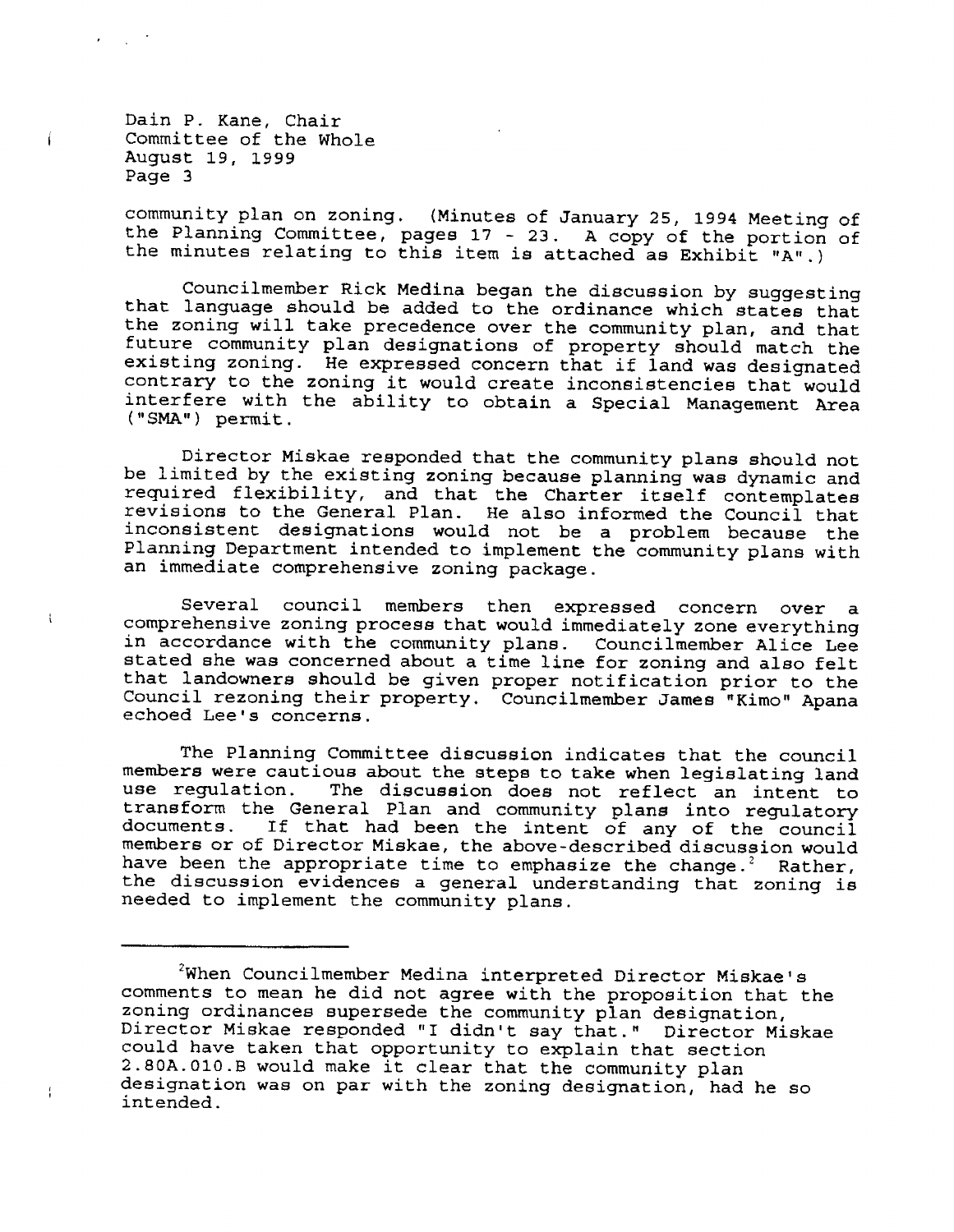Dain P. Kane, Chair Committee of the Whole August 19, 1999 Page 4

ني او او د م

 $\mathbf{i}$ 

ť

 $\ddot{\cdot}$ 

The legislative history also reveals that the change reflected in section 2.80A.010.B. was never reviewed by the planning commissions. At the Planning Committee meeting of January 25, 1994, the Deputy Corporation Counsel advising the Committee indicated that the changes proposed by Director Miskae necessitated sending the bill back to the planning commissions for review. The reason given, however, was not related to the new language in section 2.80A.010.B, MCC. The "major" changes proposed by Director Miskae cited were: (1) reversing the order of review of the community plans to begin with the Planning Director, followed by the CACs; (2) reducing the amount of time the CAC has to work on the proposed community plan from 180 days to 60 days; and (3) allowing private landowners to propose revisions to the community plans.

Several days after the Planning Committee meeting,  $by$ memorandum dated January 27, 1994, the Department of the Corporation Counsel withdrew the previous advice given and advised that the bill did not have to go back to the planning commissions.

Section 8-8.4 of the Charter of the County of Maui mandates that the planning commissions review the General Plan and any revisions made thereto, as well as review proposed land use<br>ordinances and amendments. Alterations made to a proposed ordinance after the planning commissions' review which are so substantial as to amount to an entirely new proposal will be invalidated. Carlsmith, Carlsmith, Wichman and Case v. CPB<br>Properties, Inc., 64 Haw. 584, 589-590, (1982). If the intent of section 2.80A.010.B, MCC, was to turn the General Plan and community plans into land use regulation, it was a fundamental change which should have been reviewed by the planning commissions. However, as indicated above, it does not appear that anyone contemplated that to be the meaning of section 2.80A.010.B, MCC. Our reading of this section in Opinion No. 99-1 is thus not only supported by the legislative history, but upholds the validity of the ordinance.

Finally, we reiterate that section 2.80A.010.B, MCC, must be read in the context of and in a manner that is consistent with the enabling legislation and the language within the community plans. Likewise, the language on page 43 of the Kihei-Makena Community Plan, cited by Mr. Hall (which states that  $" [a] 11$ zoning applications and/or proposed land uses and developments shall be consistent with the Land Use Map and Objectives and Policies of the Kihei-Makena Community Plan") must be read in its context and in accord with the purpose and intent specifically stated within the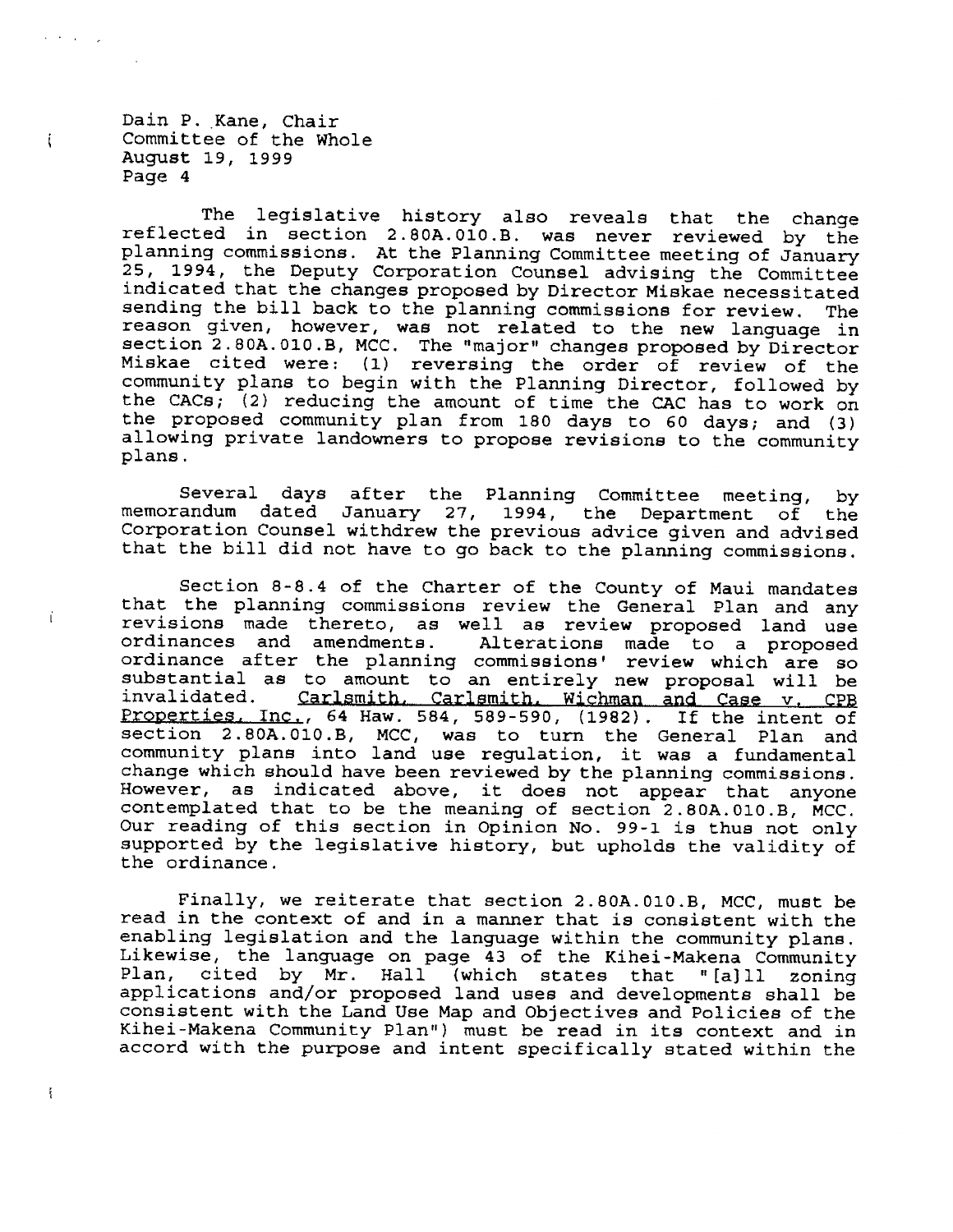Dain P. Kane, Chair Committee of the Whole August L9, 1999 Page <sup>5</sup>

ŧ

 $\mathbf{I}$ 

community plan. This language does not itself make the plan regulatory.

The legislative history of Chapter 2.80A, MCC, supports the conclusions reached in Opinion No. 99-1. Nevertheless, the response to the opinion has shown this to be a controversial issue and reinforces the need for the County Council to clarify the policy, or establish a new policy if it so chooses, once and for all. Our office will be happy to assist the Council to enact appropriate legislation.

If you have any questions concerning this matter, please feel free to contact our office at x7740.

Very truly yours,

Kelly a Canon

KELLY A. CAIRNS Deputy Corporation Counsel

APPROVED:

Corporation Counsel JAMES **B. TAKAYESU** 

 $Mr$ . Hall points out that only four other community plans have this language. Should these community plans be deemed have this language. Should these community plans be deemed<br>regulatory while the others are not? Obviously, this language reguinter, while the send of her. extremely, or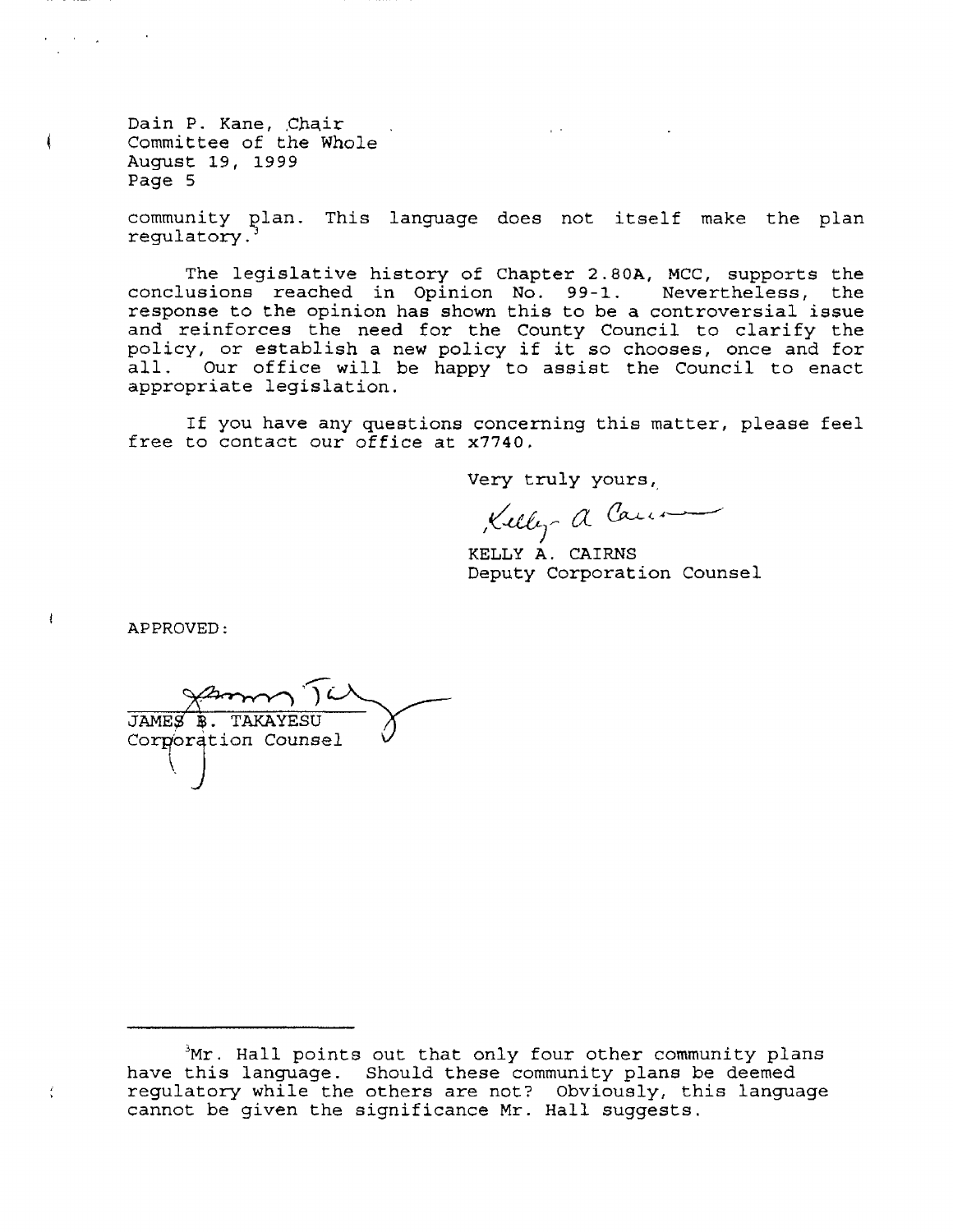# oRDTNANCE NO. 4L75

# BILL NO. 83 (2014)

A BILI, FOR AN ORDINANCE AMENDING SECTION 2.808.030, MAUI COUNTY CODE, TO CLARIFY THE APPLICABILITY OF THE GENERAL PLAN TO MINISTERIAL PERMITS AND APPROVALS

SECTION 1. Purpose. The Countywide Policy P1an, Ordinance  $3732$  (2010), states that it is "not intended to be used in the review of applications for ministerial permits. " The council finds that this intention should apply to all components of the general plan. The purpose of this ordinance is to clarify that ministerial permits and approvals are not required to comply with the general pIan.

SECTION 2. Section 2.80B.030, Maui County Code, is amended by amending subsection B to read as follows:

"B. All agencies shall comply with the general plan[.], and administrative actions by agencies shall conform to the general plan, except for ministerial permits or approvals including, but not limited to, building permits, grading permits, plumbing permits, and<br>electrical permits. [Notwithstanding any other electrical permits. provision, all] All community plans, zoning ordinances, and subdivision ordinances [, and administrative actions by agenciesl shall conform to the general plan. Preparation of County budgets and capital improvement programs shall implement. the general plan to the extent practicable. The countywide policy plan, Maui island plan, and community plans authorized in this chapter are and shall be the general plan of the County, as provided by section  $8-8.5$  of the [charter.] revised charter of the County of Maui (1983), as amended."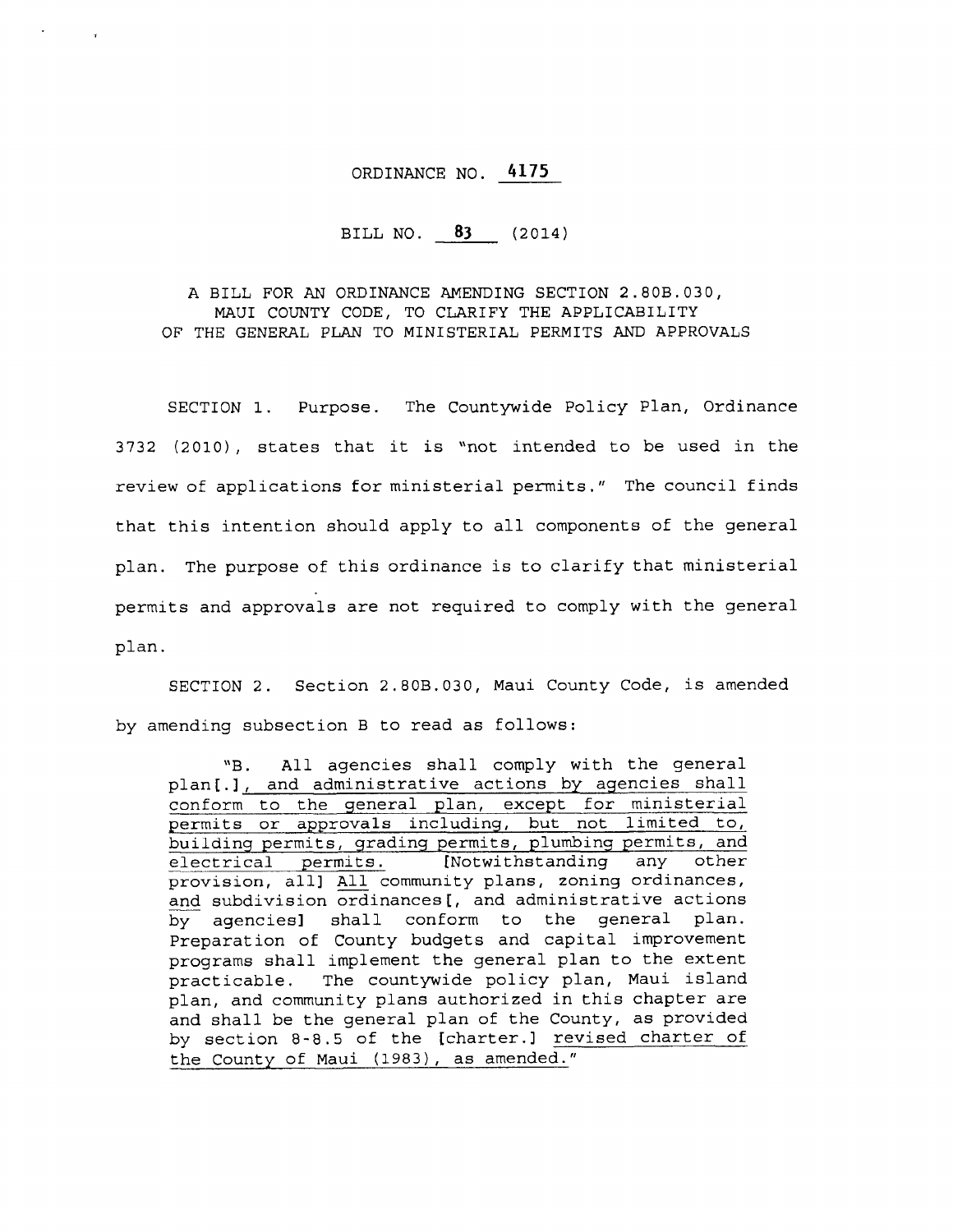SECTION 3. Material to be repealed is bracketed. New material is underscored. In printing this bill, the County Clerk need not include the brackets, the bracketed material, or the underscoring.

SECTION 4. This ordinance shall take effect upon its approval.

APPROVED AS TO FORM AND LEGALITY:

MICHAEL J. HOPPER Deputy Corporation Counsel County of Maui

 $\lambda$